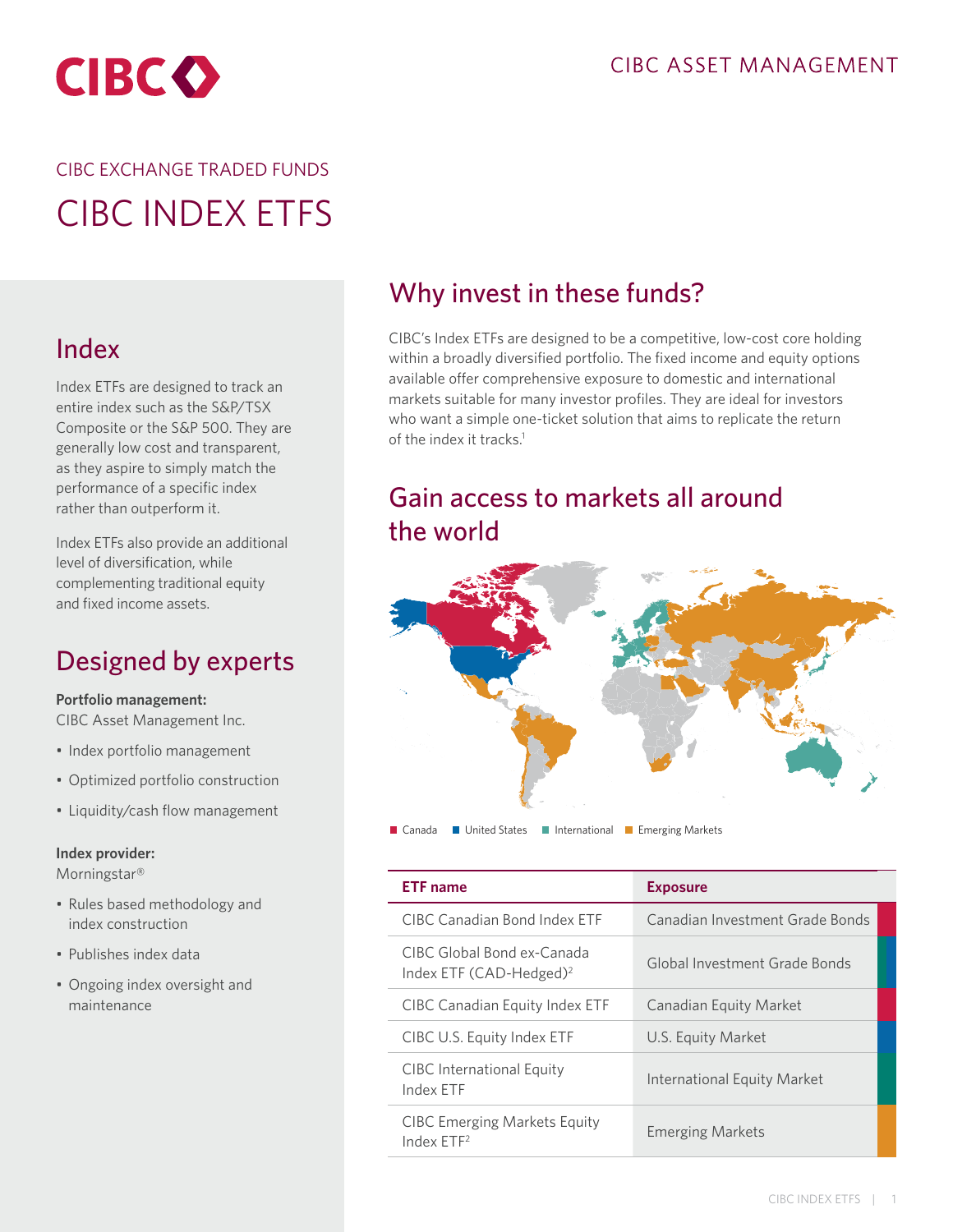## Established index experience

Since 1991, index strategies have been part of CIBC Asset Management's DNA. Today, CIBC Asset Management is one of Canada's largest index mutual fund managers, offering a competitive lineup of index funds, expertise across various asset classes and exposures, and over \$30 billion in managed index strategies<sup>3</sup>. The CIBC Index ETFs are a natural extension of CIBC Asset Management's indexing capabilities; they stand to benefit from knowledge, expertise and a proven 30 year track record of success.

### Portfolio Manager



#### **Patrick Thillou**

*Vice-President, Structured Investments, Trading and Business Initiatives*

Patrick Thillou is responsible for developing initiatives that improve and refine investment processes to support and monitor portfolio management activities. He is also responsible for managing various structured, passive and overlay strategies as well the oversight of trading activities for derivatives and non-derivative instruments. Mr. Thillou holds a Bachelor of Economics degree from the Université de Montréal.

### Why Morningstar?

Morningstar® Indexes combine the science and art of indexing to provide a clearer view into the world's financial markets. The indexes are based on transparent, rules-based methodologies that are thoroughly back-tested and supported by original research. Creating unique and accurate benchmarks for performance measurements, Morningstar indexes offer discrete building blocks for portfolio construction.

# CIBC Index ETF strategies

| <b>Ticker</b>                 | <b>CCBI</b>                                                                                                                                                                                                                                                                                                                                                                     | <b>CGBI</b>                                                                                                                                                                                                                                                                                                                                                                                       | <b>CCEI</b>                                                                                                                                                                                                                                                                                                                                                                                 |
|-------------------------------|---------------------------------------------------------------------------------------------------------------------------------------------------------------------------------------------------------------------------------------------------------------------------------------------------------------------------------------------------------------------------------|---------------------------------------------------------------------------------------------------------------------------------------------------------------------------------------------------------------------------------------------------------------------------------------------------------------------------------------------------------------------------------------------------|---------------------------------------------------------------------------------------------------------------------------------------------------------------------------------------------------------------------------------------------------------------------------------------------------------------------------------------------------------------------------------------------|
| <b>ETF</b> name               | <b>CIBC Canadian Bond Index ETF</b>                                                                                                                                                                                                                                                                                                                                             | <b>CIBC Global Bond ex-Canada</b><br>Index ETF (CAD-Hedged) <sup>2</sup>                                                                                                                                                                                                                                                                                                                          | <b>CIBC Canadian Equity Index ETF</b>                                                                                                                                                                                                                                                                                                                                                       |
| <b>Investment objective</b>   | Seeks to replicate, to the<br>extent reasonably possible and<br>before fees and expenses, the<br>performance of a Canadian<br>aggregate bond index that<br>measures the investment return<br>of the Canadian investment<br>grade bond market. Currently,<br>this CIBC ETF seeks to track the<br>Morningstar® Canada Core Bond<br>Index <sup>™</sup> (or any successor thereto). | Seeks to replicate, to the<br>extent reasonably possible and<br>before fees and expenses, the<br>performance of a global aggregate<br>bond index that measures the<br>investment return of the global<br>investment grade bond market.<br>Currently, this CIBC ETF seeks to<br>track the Morningstar® Global ex-<br>Canada Core Bond Hedged CAD<br>Index <sup>™</sup> (or any successor thereto). | Seeks to replicate, to the<br>extent reasonably possible and<br>before fees and expenses, the<br>performance of a broad Canadian<br>equity market index that measures<br>the investment return of publicly<br>traded securities in the Canadian<br>market. Currently, this CIBC ETF<br>seeks to track the Morningstar®<br>Canada Domestic Index <sup>™</sup> (or any<br>successor thereto). |
| <b>Listing date</b>           | 03/31/2021                                                                                                                                                                                                                                                                                                                                                                      | 09/16/2021                                                                                                                                                                                                                                                                                                                                                                                        | 03/31/2021                                                                                                                                                                                                                                                                                                                                                                                  |
| Asset class                   | Fixed Income                                                                                                                                                                                                                                                                                                                                                                    | Fixed Income                                                                                                                                                                                                                                                                                                                                                                                      | Equity                                                                                                                                                                                                                                                                                                                                                                                      |
| <b>Management fee</b>         | 0.06%                                                                                                                                                                                                                                                                                                                                                                           | 0.19%                                                                                                                                                                                                                                                                                                                                                                                             | 0.04%                                                                                                                                                                                                                                                                                                                                                                                       |
| <b>Risk rating</b>            | Low                                                                                                                                                                                                                                                                                                                                                                             | Low                                                                                                                                                                                                                                                                                                                                                                                               | Medium                                                                                                                                                                                                                                                                                                                                                                                      |
| Listing exchange              | Toronto Stock Exchange                                                                                                                                                                                                                                                                                                                                                          | Toronto Stock Exchange                                                                                                                                                                                                                                                                                                                                                                            | Toronto Stock Exchange                                                                                                                                                                                                                                                                                                                                                                      |
| <b>Benchmark</b>              | Morningstar® Canada Core Bond<br>$Index^{TM}$                                                                                                                                                                                                                                                                                                                                   | Morningstar® Global ex-Canada<br>Core Bond Hedged CAD Index <sup>™</sup>                                                                                                                                                                                                                                                                                                                          | Morningstar® Canada Domestic<br>$Index^{TM}$                                                                                                                                                                                                                                                                                                                                                |
| <b>Distribution frequency</b> | Monthly                                                                                                                                                                                                                                                                                                                                                                         | Monthly                                                                                                                                                                                                                                                                                                                                                                                           | Quarterly                                                                                                                                                                                                                                                                                                                                                                                   |